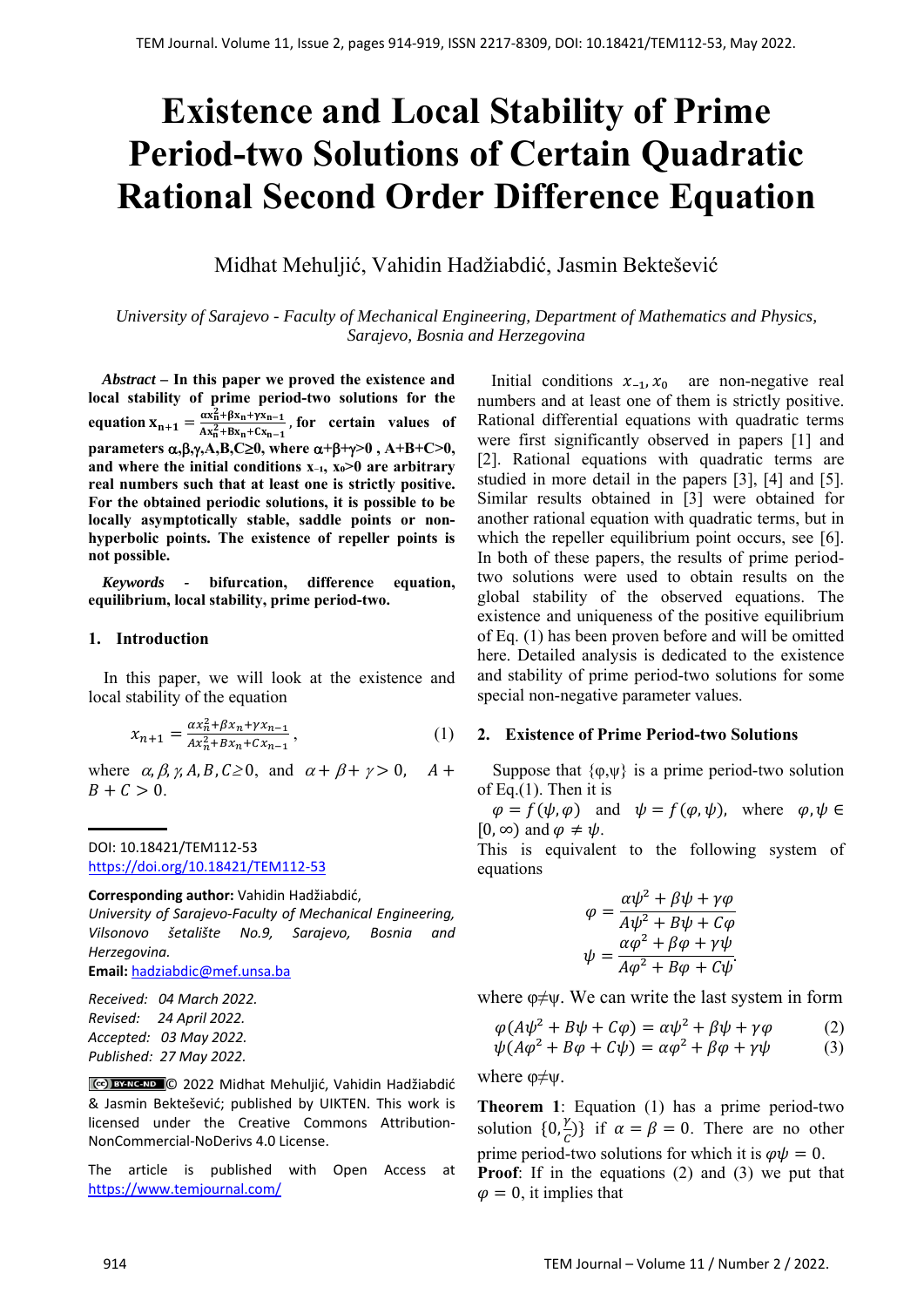$$
0 = \alpha \psi^2 + \beta \psi \text{ and } C\psi^2 = \gamma \psi,
$$

which is true if and if it is  $\alpha = \beta = 0$  and  $\psi = \frac{\gamma}{c}$ . From the last system it is not difficult to see that there are no other prime period-two solutions for which it is  $\varphi \psi = 0$ .

 We will now determine the other prime periodtwo solutions for which it is  $\varphi \psi \neq 0$ .

 If we subtract the equations (2) and 3) then we have

$$
(\psi - \varphi)(A\varphi\psi - C(\varphi + \psi) - \alpha(\varphi + \psi) - \beta + \gamma) =
$$
  
0. (4)

If we divide equation (2) by  $\varphi$  and divide equation (3) by  $\psi$ , and then we subtract the equations thus obtained then we get

$$
(\psi - \varphi) \left( A(\varphi + \psi) + B - C - \alpha \left( \frac{(\varphi + \psi)^2 - \varphi \psi}{\varphi \psi} \right) - \beta \left( \frac{\varphi + \psi}{\varphi \psi} \right) \right) = 0. \tag{5}
$$

If we put

$$
\varphi + \psi = x
$$
 and  $\varphi \psi = y$ ,

where is  $x > 0$ ,  $y > 0$  and  $x^2 - 4y > 0$ , then  $\varphi$  and  $\psi$  are positive and different solutions of the quadratic equation

$$
t^2 - xt + y = 0.\t\t(6)
$$

Based on new labels equations (4) and (5) we can write in the form of a system

$$
\begin{cases}\nAy - (C + \alpha)x - \beta + \gamma = 0 \\
Axy - \alpha x^2 + (B - C)y + \alpha y - \beta x = 0.\n\end{cases}
$$
\n(7)

**Theorem 2:** For Eq.(1) the following holds:

a) If  $\alpha = \beta = 0$ , then Eq.(1) has two prime periodtwo solutions

$$
\{\phi_1,\!\psi_1\}\!\!=\!\!\{0,\!\!\frac{\gamma}{c}\}
$$

and  $\{\varphi_2,\psi_2\}$ , where

$$
\varphi_2 = \frac{C - B - \sqrt{(B - C)(B + 3C) + 4Ay}}{2A}
$$

$$
\psi_2 = \frac{C - B + \sqrt{(B - C)(B + 3C) + 4Ay}}{2A}
$$

if and only if

$$
C > B \text{ and } \frac{(C-B)(B+3C)}{4\gamma} < A < \frac{C(C-B)}{\gamma}.
$$

b) If  $C = \alpha = 0$ , then Eq.(1) has prime period-two solution

$$
\varphi = \frac{B(\beta - \gamma) - \sqrt{(\beta - \gamma)(B^2(\beta - \gamma) - 4A\gamma^2)}}{2A\gamma}
$$

$$
\psi = \frac{B(\beta - \gamma) + \sqrt{(\beta - \gamma)(B^2(\beta - \gamma) - 4A\gamma^2)}}{2A\gamma}
$$

if and only if

$$
\beta > \gamma
$$
 and  $B^2(\beta - \gamma) > 4A\gamma^2$ .

**Proof:** 

a) Suppose that  $\alpha = \beta = 0$ . System (7) is now in the form

$$
\begin{cases}\nAy - Cx + y = 0 \\
Axy + (B - C)y = 0.\n\end{cases}
$$

The solutions of the last system are

$$
x_1 = \frac{y}{c}
$$
 and  $y_1 = 0$ ,  
 $x_2 = \frac{c - B}{A}$  and  $y_2 = \frac{c(c - B) - Ay}{A^2}$ 

where is  $x_2 > 0$ ,  $y_2 > 0$  and  $x_2^2 - 4y_2 > 0$  if and only if

$$
C > B \text{ and } \frac{(C-B)(B+3C)}{4\gamma} < A < \frac{C(C-B)}{\gamma},
$$

Since

$$
x_2^2 - 4y_2 = \frac{(B-C)(B+3C) + 4A\gamma}{A^2}.
$$

From  $x_1 = \frac{y}{c}$  and  $y_1 = 0$  we conclude that one prime period-two solution is  $\{\varphi, \psi\} = \{0, \frac{\gamma}{c}\}\)$ . Now, the solution of the equation

$$
t^2-\left(\frac{C-B}{A}\right)t+\frac{C(C-B)-Ay}{A^2}=0
$$

are

$$
t_{\pm} = \frac{C - B \pm \sqrt{(B - C)(B + 3C) + 4Ay}}{2A}.
$$

Hence, we conclude that the second prime periodtwo solution is

$$
\varphi_2 = \frac{C - B - \sqrt{(B - C)(B + 3C) + 4Ay}}{2A}
$$

$$
\psi_2 = \frac{C - B + \sqrt{(B - C)(B + 3C) + 4Ay}}{2A}.
$$

b) Suppose that  $C = \alpha = 0$ . System (7) is now in the form

$$
\begin{cases}\nAy - \beta + \gamma = 0 \\
Axy - y - \beta x = 0,\n\end{cases}
$$

whose solutions are

$$
x = \frac{B(\beta - \gamma)}{A\gamma} \text{ and } y = \frac{\beta - \gamma}{A}.
$$

Since

$$
x^{2}-4y = \frac{(\beta - \gamma)(B^{2}(\beta - \gamma) - 4Ay^{2})}{A^{2}\gamma^{2}}
$$

it is  $x > 0$ ,  $y > 0$  and  $x^2 - 4y > 0$  if and only if

$$
\beta > \gamma
$$
 and  $B^2(\beta - \gamma) > 4A\gamma^2$ .

Now it is not difficult to see that the solutions of the equation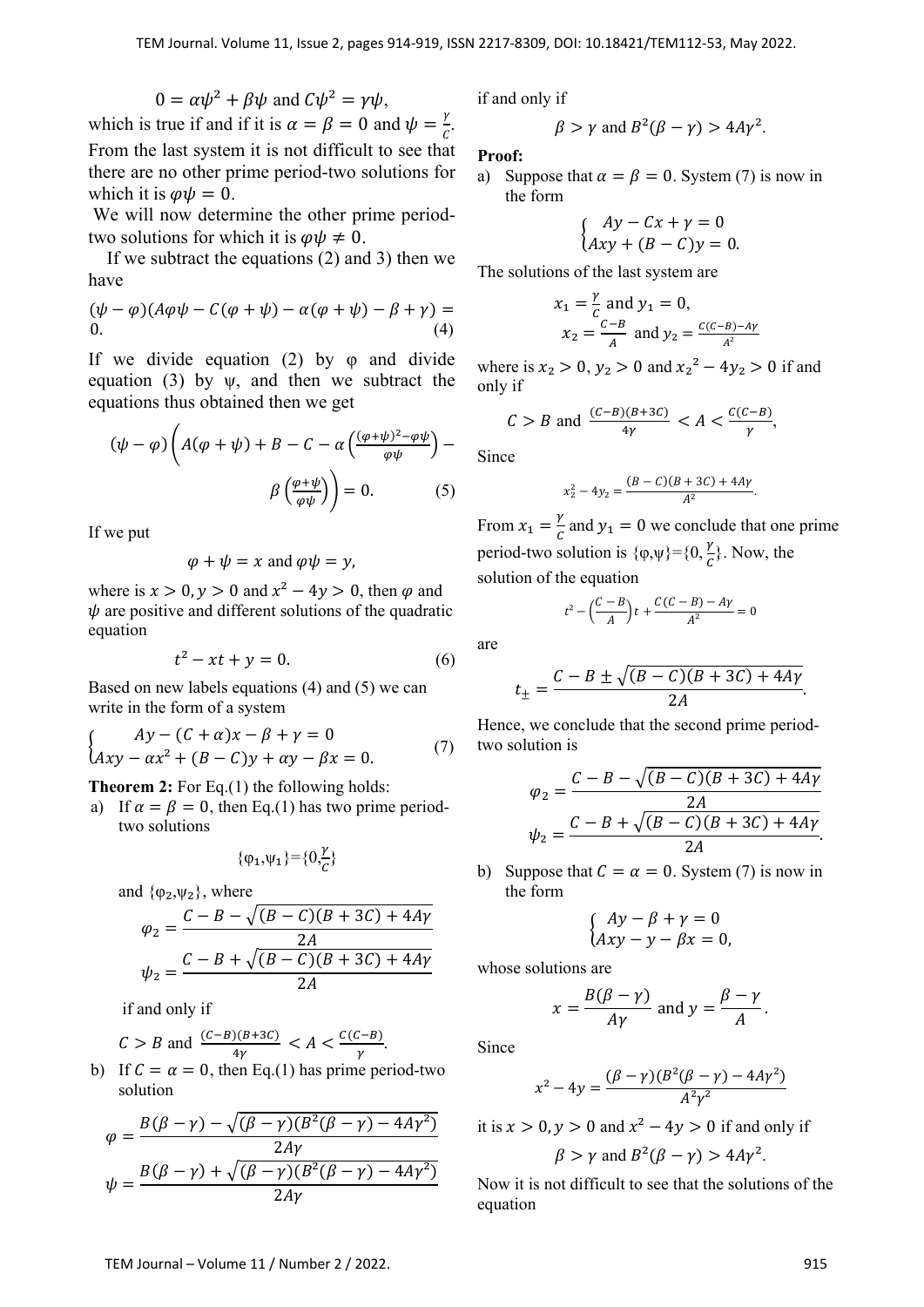$$
t^2 - \left(\frac{B(\beta - \gamma)}{A\gamma}\right)t + \frac{\beta - \gamma}{A} = 0
$$

are

$$
t_{\pm} = \frac{B(\beta - \gamma) \pm \sqrt{(\beta - \gamma)(B^2(\beta - \gamma) - 4A\gamma^2)}}{2A\gamma}.
$$

So, the prime period-two solution is

$$
\varphi = \frac{B(\beta - \gamma) - \sqrt{(\beta - \gamma)(B^2(\beta - \gamma) - 4A\gamma^2)}}{2A\gamma}
$$

$$
\psi = \frac{B(\beta - \gamma) + \sqrt{(\beta - \gamma)(B^2(\beta - \gamma) - 4A\gamma^2)}}{2A\gamma}.
$$

**Theorem 3**: For Eq.(1) the following holds:

- a) If  $\gamma = 0$ , then Eq.(1) has no prime period-two solution.
- b) If  $A = 0$ , then Eq.(1) has prime period-two solution

$$
\varphi = \frac{1}{2} \left( \frac{\gamma - \beta}{C + \alpha} - \sqrt{\frac{(\gamma - \beta)(B(\gamma - \beta) - C(3\beta + \gamma) - \alpha(\beta + 3\gamma))}{(B - C + \alpha)(C + \alpha)^2}} \right)
$$

$$
\psi = \frac{1}{2} \left( \frac{\gamma - \beta}{C + \alpha} + \sqrt{\frac{(\gamma - \beta)(B(\gamma - \beta) - C(3\beta + \gamma) - \alpha(\beta + 3\gamma))}{(B - C + \alpha)(C + \alpha)^2}} \right)
$$

if and only if

$$
B\beta + C(3\beta + \gamma) + \alpha(\beta + 3\gamma) < B\gamma.
$$

**Proof** :

a) Suppose that  $\gamma = 0$ . Then system (1) has the form

$$
\begin{cases}\nAy - (C + \alpha)x - \beta = 0 \\
Axy - \alpha x^2 + (B - C)y + \alpha y - \beta x = 0,\n\end{cases}
$$

which solutions are

$$
x_{\pm} = \frac{-(B - C + \alpha) \pm \sqrt{(B - C + \alpha)^2 (C + \alpha)^2 + 4AC\beta(-B + C - \alpha)}}{2AC},
$$
  

$$
y_{\pm} = \frac{C^3 + C^2 \alpha - B(C + \alpha)^2 - \alpha^3 - C\alpha^2 + 2AC\beta}{2A^2C}
$$
  

$$
\pm \frac{(C + \alpha)\sqrt{(B - C + \alpha)^2(C + \alpha)^2 + 4AC\beta(-B + C - \alpha)}}{2A^2C}.
$$

As we know it needs to be  $x_{\pm} > 0$ ,  $y_{\pm} > 0$  and  $x_{\pm}^2$  –  $4y_+ > 0$ . However, we have that

$$
y_{+} = \frac{C^{3} + C^{2} \alpha - B(C + \alpha)^{2} - \alpha^{3} - C\alpha^{2} + 2AC\beta}{2A^{2}C}
$$

$$
+ \frac{(C + \alpha)\sqrt{(B - C + \alpha)^{2}(C + \alpha)^{2} + 4AC\beta(-B + C - \alpha)}}{2A^{2}C}
$$

and

$$
x_{+}^{2} - 4y_{+} = \frac{(B + 3C + \alpha)(-C^{3} - C^{2}\alpha + B(C + \alpha)^{2} + \alpha^{3} + C\alpha^{2} - 2AC\beta)}{2A^{2}C^{2}}
$$

$$
-\frac{(B + 3C + \alpha)(C + \alpha)\sqrt{(B - C + \alpha)^{2}(C + \alpha)^{2} + 4AC\beta(-B + C - \alpha)}}{2A^{2}C^{2}}.
$$

The last two relations are of a different sign, from which we conclude that it cannot be  $y_+ > 0$  and  $x_+^2 - 4y_+ > 0$  at the same time. On the other hand, the solution

$$
x_{-} = \frac{-(B - C + \alpha) - \sqrt{(B - C + \alpha)^{2}(C + \alpha)^{2} + 4AC\beta(-B + C - \alpha)}}{2AC}
$$

cannot be positive, since if  $B - C + \alpha > 0$ , then  $x_{-}$  < 0, and if  $B - C + \alpha < 0$ , then

$$
(B - C + \alpha)^{2}(C + \alpha)^{2} + 4AC\beta(-B + C - \alpha) - ((B - C + \alpha))^{2}
$$
  
= 4AC\beta(-B + C - \alpha) > 0.

So, it is again  $x - < 0$ . Based on the above, we conclude that Eq.(1) has no prime period-two solution if  $\gamma = 0$ .

b) Suppose that  $A = 0$ . Sistem (1) has a form

$$
\begin{cases}\n-(C + \alpha)x - \beta + \gamma = 0 \\
-\alpha x^2 + (B - C)y + \alpha y - \beta x = 0.\n\end{cases}
$$

The only solution of this system is

$$
x = \frac{\gamma - \beta}{C + \alpha} \text{ and } y = \frac{(\gamma - \beta)(C\beta + \alpha\gamma)}{(B - C + \alpha)(C + \alpha)^2}.
$$

Since

$$
x^{2}-4y = \frac{(\beta-\gamma)(B(\beta-\gamma)+C(3\beta+\gamma)+\alpha(\beta+3\gamma))}{(B-C+\alpha)(C+\alpha)^{2}}
$$

we conclude that  $x > 0$ ,  $y > 0$  and  $x^2 - 4y > 0$  if and only if

$$
B\beta + C(3\beta + \gamma) + \alpha(\beta + 3\gamma) < B\gamma.
$$

Positive ond distinct solutions of the quadratic equation

$$
t^2 - \left(\frac{\gamma - \beta}{C + \alpha}\right)t + \frac{(\gamma - \beta)(C\beta + \alpha\gamma)}{(B - C + \alpha)(C + \alpha)^2} = 0
$$

are

$$
t_{\pm} = \frac{1}{2} \left( \frac{\gamma - \beta}{C + \alpha} \pm \sqrt{\frac{(\gamma - \beta)(B(\gamma - \beta) - C(3\beta + \gamma) - \alpha(\beta + 3\gamma))}{(B - C + \alpha)(C + \alpha)^2}} \right)
$$

Prime period-two solution is

$$
\varphi = \frac{1}{2} \left( \frac{\gamma - \beta}{C + \alpha} - \sqrt{\frac{(\gamma - \beta)(B(\gamma - \beta) - C(3\beta + \gamma) - \alpha(\beta + 3\gamma))}{(B - C + \alpha)(C + \alpha)^2}} \right)
$$

$$
\psi = \frac{1}{2} \left( \frac{\gamma - \beta}{C + \alpha} + \sqrt{\frac{(\gamma - \beta)(B(\gamma - \beta) - C(3\beta + \gamma) - \alpha(\beta + 3\gamma))}{(B - C + \alpha)(C + \alpha)^2}} \right).
$$

# *Local Stability of period-two solutions*

Set

 $u_n = x_{n-1}$  and  $v_n = x_n$ , for  $n = 0,1,2,...$ Now we can write  $Eq.(1)$  in the equivalent form

$$
u_{n+1} = v_n
$$
  

$$
v_{n+1} = \frac{\alpha v_n^2 + \beta v_n + \gamma u_n}{A v_n^2 + B v_n + C u_n}
$$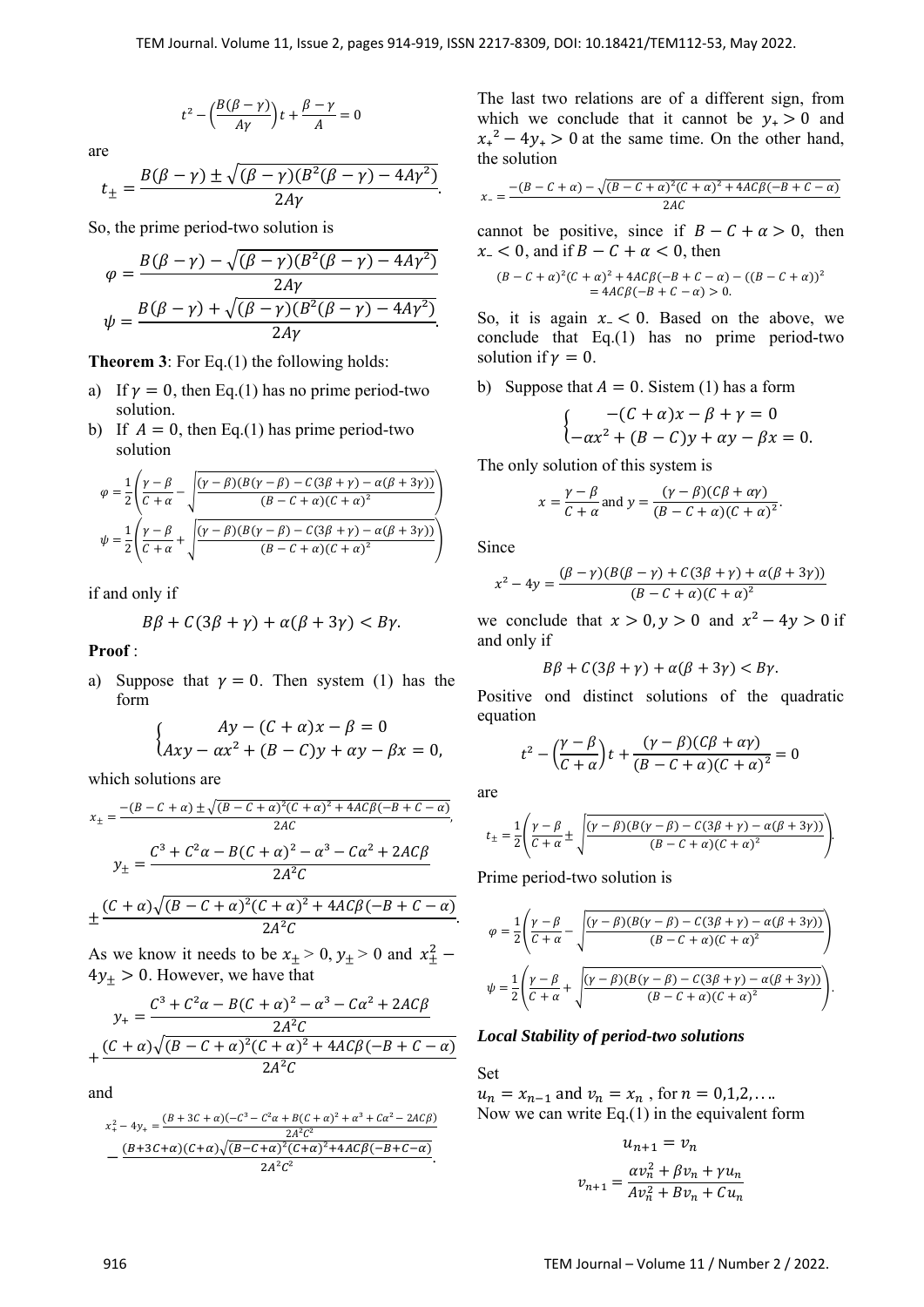for  $n = 0,1,2,...$  Denote with T function defined by

$$
T\begin{pmatrix}u\\v\end{pmatrix} = \begin{pmatrix}v\\ \frac{\alpha v^2 + \beta v + \gamma u}{A v^2 + B v + C u}\end{pmatrix}.
$$

For a map  $T$  defined in this way, the prime periodtwo solution  $\{\varphi, \psi\}$  is a fixed point of map  $T^2$ , which is the second iteration of  $T$ . We have

$$
T^{2} {u \choose v} = {g(u, v) \choose h(u, v)} =
$$

$$
= \begin{pmatrix} \frac{\alpha v^{2} + \beta v + \gamma u}{A v^{2} + B v + C u} \\ \frac{\alpha \left(\frac{\alpha v^{2} + \beta v + \gamma u}{A v^{2} + B v + C u}\right)^{2} + \beta \left(\frac{\alpha v^{2} + \beta v + \gamma u}{A v^{2} + B v + C u}\right) + \gamma v}{A \left(\frac{\alpha v^{2} + \beta v + \gamma u}{A v^{2} + B v + C u}\right)^{2} + B \left(\frac{\alpha v^{2} + \beta v + \gamma u}{A v^{2} + B v + C u}\right) + C v} \end{pmatrix}.
$$

Also, based on the definition

$$
J_{T^2}(\varphi,\psi) = \begin{pmatrix} \frac{\partial g}{\partial u}(\varphi,\psi) & \frac{\partial g}{\partial v}(\varphi,\psi) \\ \frac{\partial h}{\partial u}(\varphi,\psi) & \frac{\partial h}{\partial v}(\varphi,\psi) \end{pmatrix}.
$$

**Theorem 4:** If  $\alpha = \beta = 0$ , then Eq.(1) has two prime period-two solutions

$$
\{\varphi_1,\psi_1\} = \left\{0,\frac{\gamma}{C}\right\}
$$

which is

a) locally asymptotically stable if  $B \geq C$  or  $B < C$  and  $A > \frac{C^2 - BC}{\gamma}$ , b) a saddle point if

$$
B < C \text{ and } A < \frac{C^2 - BC}{\gamma},
$$

c) a nonhyperbolic point if

$$
B < C \text{ and } A = \frac{C^2 - BC}{\gamma}
$$

and  $\{\varphi_2, \psi_2\}$ , where

$$
\varphi_2 = \frac{C - B - \sqrt{(B - C)(B + 3C) + 4A\gamma}}{2A}
$$

$$
\psi_2 = \frac{C - B + \sqrt{(B - C)(B + 3C) + 4A\gamma}}{2A}
$$

which is locally asymptotically stable if and only if

$$
C > B \text{ and } \frac{(C-B)(B+3C)}{4\gamma} < A < \frac{C(C-B)}{\gamma}.
$$

**Proof**: The existence of these two periodic solutions was proven earlier. It's not hard to see that it is

$$
J_{T^2}\left(0,\frac{\gamma}{C}\right) = \begin{pmatrix} \frac{C^2}{BC+Ay} & 0\\ -\frac{BC}{BC+Ay} & 0 \end{pmatrix}.
$$

It's from here

and

$$
\mathbf{det} J_{T^2}\left(0,\frac{\gamma}{C}\right)=0
$$

$$
\mathbf{tr} J_{T^2} \left( 0, \frac{\gamma}{C} \right) = \frac{C^2}{BC + A\gamma}
$$

from which we conclude that

$$
\left|\frac{C^2}{BC + A\gamma}\right| < 1
$$

if and only if

$$
B \ge C \text{ or } B < C \text{ and } A > \frac{C^2 - BC}{\gamma}.
$$

It's similar

$$
\left|\frac{C^2}{BC + A\gamma}\right| < 1
$$

if and only if

$$
B < C \text{ and } A < \frac{C^2 - BC}{\gamma}
$$

and

$$
\left|\frac{C^2}{BC + A\gamma}\right| = 1
$$

if and only if

$$
B < C \text{ and } A = \frac{C^2 - BC}{\gamma}.
$$

For prime period-two solution  $\{\varphi_2, \psi_2\}$ , where

$$
\varphi_2 = \frac{C - B - \sqrt{(B - C)(B + 3C) + 4Ay}}{2A}
$$

$$
\psi_2 = \frac{C - B + \sqrt{(B - C)(B + 3C) + 4Ay}}{2A}
$$

we have that

$$
\mathbf{det} J_{T^2}(\varphi_2, \psi_2) = \frac{((B - C)C + A\gamma)(-C^2 + A\gamma)}{A^2 \gamma^2}
$$

and

$$
\begin{aligned} \n\text{tr} J_{T^2}(\varphi_2, \psi_2) \\
&= \frac{6A^2\gamma^2 + C(B^3 + B^2C - 6BC^2 + 4C^3) + A(B^2 + 7BC - 9C^2)\gamma}{A^2\gamma^2} \n\end{aligned}
$$

After this, it is

$$
|\text{tr} J_{T^2}(\phi_2, \psi_2)| < 1 + \text{det} J_{T^2}(\phi_2, \psi_2) < 2
$$

if and only if

$$
C > B
$$
 and  $\frac{(C-B)(B+3C)}{4\gamma} < A < \frac{C(C-B)}{\gamma}$ 

and this is always when a prime period-two solution  $\{\varphi_2, \psi_2\}$  exists.

**Theorem 5**: If  $C = \alpha = 0$ , then Eq.(1) has prime periodtwo solution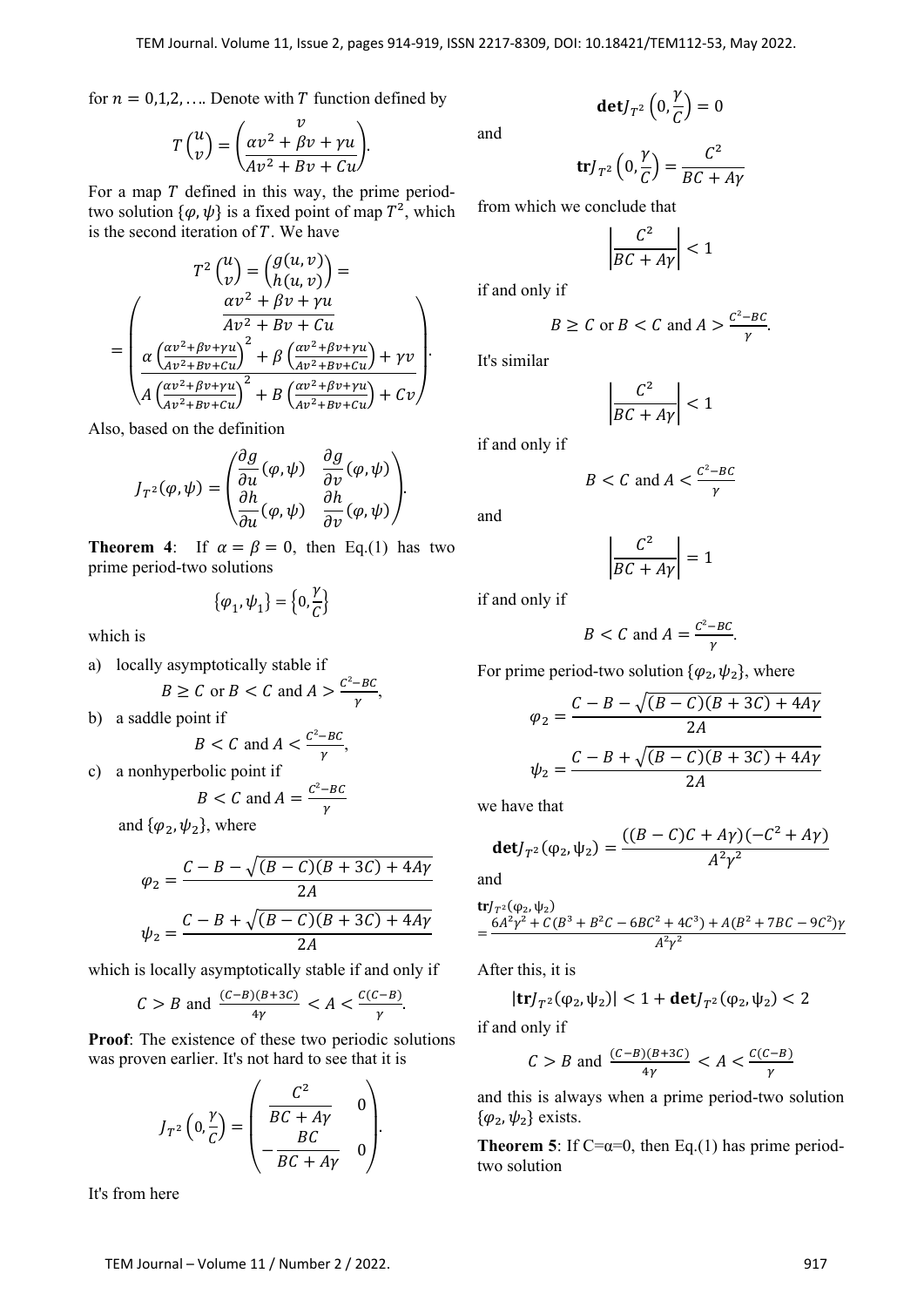$$
\varphi = \frac{B(\beta - \gamma) - \sqrt{(\beta - \gamma)(B^2(\beta - \gamma) - 4A\gamma^2)}}{2A\gamma}
$$

$$
\psi = \frac{B(\beta - \gamma) + \sqrt{(\beta - \gamma)(B^2(\beta - \gamma) - 4A\gamma^2)}}{2A\gamma}
$$

which is a saddle point if and only if

$$
\beta > \gamma
$$
 and  $B^2(\beta - \gamma) > 4A\gamma^2$ .

**Proof**: The existence of this prime period-two solutions was proven earlier. We will now show that this solution is whenever there is a saddle point. Since

$$
\mathbf{det} J_{T^2}(\varphi, \psi) = \frac{A\gamma^3}{(\beta - \gamma)(B^2\beta + A(\beta - \gamma)\gamma)}
$$

and

$$
trJT2(φ, ψ)= 
$$
\frac{B^{2}(2\beta^{2} - 3\beta\gamma + \gamma^{2}) + A\gamma(\beta^{2} - 6\beta\gamma + 6\gamma^{2})}{(β - γ)(B^{2}β + A(β - γ)\gamma)}
$$
$$

we conclude that

$$
|\text{tr}J_{T^2}(\varphi,\psi)| > |1 + \text{det}J_{T^2}(\varphi,\psi)|
$$

if and only if

$$
\beta > \gamma
$$
 and  $B^2(\beta - \gamma) > 4A\gamma^2$ .

**Theorem 6**: If  $A = 0$ , then Eq.(1) has prime periodtwo solution  $\{\varphi, \psi\}$ , where

$$
\varphi = \frac{1}{2} \left( \frac{\gamma - \beta}{C + \alpha} - \sqrt{\frac{(\gamma - \beta)(B(\gamma - \beta) - C(3\beta + \gamma) - \alpha(\beta + 3\gamma))}{(B - C + \alpha)(C + \alpha)^2}} \right)
$$

$$
\psi = \frac{1}{2} \left( \frac{\gamma - \beta}{C + \alpha} + \sqrt{\frac{(\gamma - \beta)(B(\gamma - \beta) - C(3\beta + \gamma) - \alpha(\beta + 3\gamma))}{(B - C + \alpha)(C + \alpha)^2}} \right)
$$

which is a locally asymptotically stable if and only if

$$
B\beta + C(3\beta + \gamma) + \alpha(\beta + 3\gamma) < B\gamma.
$$

**Proof**: We have seen before that the prime periodtwo solution  $\{\varphi, \psi\}$  exists if and only if

$$
B\beta + C(3\beta + \gamma) + \alpha(\beta + 3\gamma) < B\gamma.
$$

We will now show that this solution is always locally asymptotically stable when there exists. We have that

$$
\begin{aligned} \n\text{det} J_{T^2}(\varphi, \psi) & \quad (C\beta + \alpha \gamma)(C^2 \beta - B C \gamma - \alpha (B + \alpha) \gamma) \\ \n&= \frac{(C\beta + \alpha \gamma)(C^2 \beta - B C \gamma - \alpha (B + \alpha) \gamma)}{(B - \gamma)(B^2 (C + \alpha) \gamma - B C (C + \alpha) (\beta + \gamma) + C^2 (C\beta + \alpha \gamma))} \n\end{aligned}
$$

and

$$
\begin{aligned} &\text{tr} J_{T^2}(\varphi,\psi)\\ =&\,\frac{(-C^3-C^2\alpha+3C\alpha^2+\alpha^3)\beta^2+B^2(C+\alpha)\beta(\beta-\gamma)+(C-\alpha)^2(C+2\alpha)\beta\gamma}{(\beta-\gamma)(B^2(C+\alpha)\gamma-BC(C+\alpha)(\beta+\gamma)+C^2(C\beta+\alpha\gamma))}\\ &+\frac{(C^3+2C^2\alpha-C\alpha^2-4\alpha^3)\gamma^2+B(C+\alpha)((C+2\alpha)\beta^2-C\beta\gamma-(C+3\alpha)\gamma^2)}{(\beta-\gamma)(B^2(C+\alpha)\gamma-BC(C+\alpha)(\beta+\gamma)+C^2(C\beta+\alpha\gamma))}, \end{aligned}
$$

and based on this we conclude that it is

$$
|\text{tr} J_{T^2}(\varphi,\psi)| < 1+|\text{det} J_{T^2}(\varphi,\psi)| < 2
$$

if and only if

$$
B\beta + C(3\beta + \gamma) + \alpha(\beta + 3\gamma) < B\gamma.
$$

## **3. Conclusion**

The Wolfram Mathematica package was used to prove the existence and stability of the prime periodtwo solution, without which it would be quite difficult to report the appropriate conditions. For that reason, the existence of a period-two solution is not stated here in the case when all parameters are strictly positive. The obtained results represent an important contribution to the examination of the global dynamics of Eq. (1).

Eq. (1) in the case when  $A = \alpha = 0$  was examined in detail in [7]. From the stability analysis of prime period-two solution of Eq. (1) as well as the existence and stability of a unique positive equilibrium, we see that only period-doubling (flip) bifurcation is possible. In one of the following papers it will be necessary to do a bifurcation analysis of Eq. (1). Something similar was done in [8] and [9]. In the case when the mapping  $T$  is competitive, it is possible to obtain quite precise results on the global dynamics of Eq. (1), which can be done in one of the following papers. See similar results in [10] and [11].

## **References**

- [1]. Amleh, A. M., Camouzis, E., & Ladas, G. (2008). On the dynamics of a rational difference equation, Part I. *Int. J. Difference Equ*, *3*(1), 1-35.
- [2]. Amleh, A. M., Camouzis, E., & Ladas, G. (2008). On the dynamics of a rational difference equation, Part 2. *Int. J. Difference Equ*, *3*(2), 195-225.
- [3]. Kalabušić, S., Kulenović, M. R. S., & Mehuljić, M. (2014). Global Period-Doubling Bifurcation of Quadratic Fractional Second Order Difference Equation. *Discrete Dynamics in Nature and Society*, *2014*, 1-13.
- [4]. Anisimova, A., & Bula, I. (2014). Some problems of second-order rational difference equations with quadratic terms. *International Journal of Difference Equations*, *9*(1), 11-21.
- [5]. Abo-Zeid, R. (2014). Global behavior of a rational difference equation with quadratic term. *Mathematica Moravica*, *18*(1), 81-88.
- [6]. Bekteševic, J., Mehuljic, M., Hadziabdic, V., & Kalabušic, S. (2017). Global Asymptotic Behavior of Some Quadratic Rational Second-Order Difference Equations. *International Journal of Difference Equations*, *12*(2), 169-183.
- [7]. Kulenovic, M. R., & Ladas, G. (2001). *Dynamics of second order rational difference equations: with open problems and conjectures*. Chapman and Hall/CRC.
- [8]. Din, Q. (2018). Bifurcation analysis and chaos control in discrete-time glycolysis models. *Journal of Mathematical Chemistry*, *56*(3), 904-931.